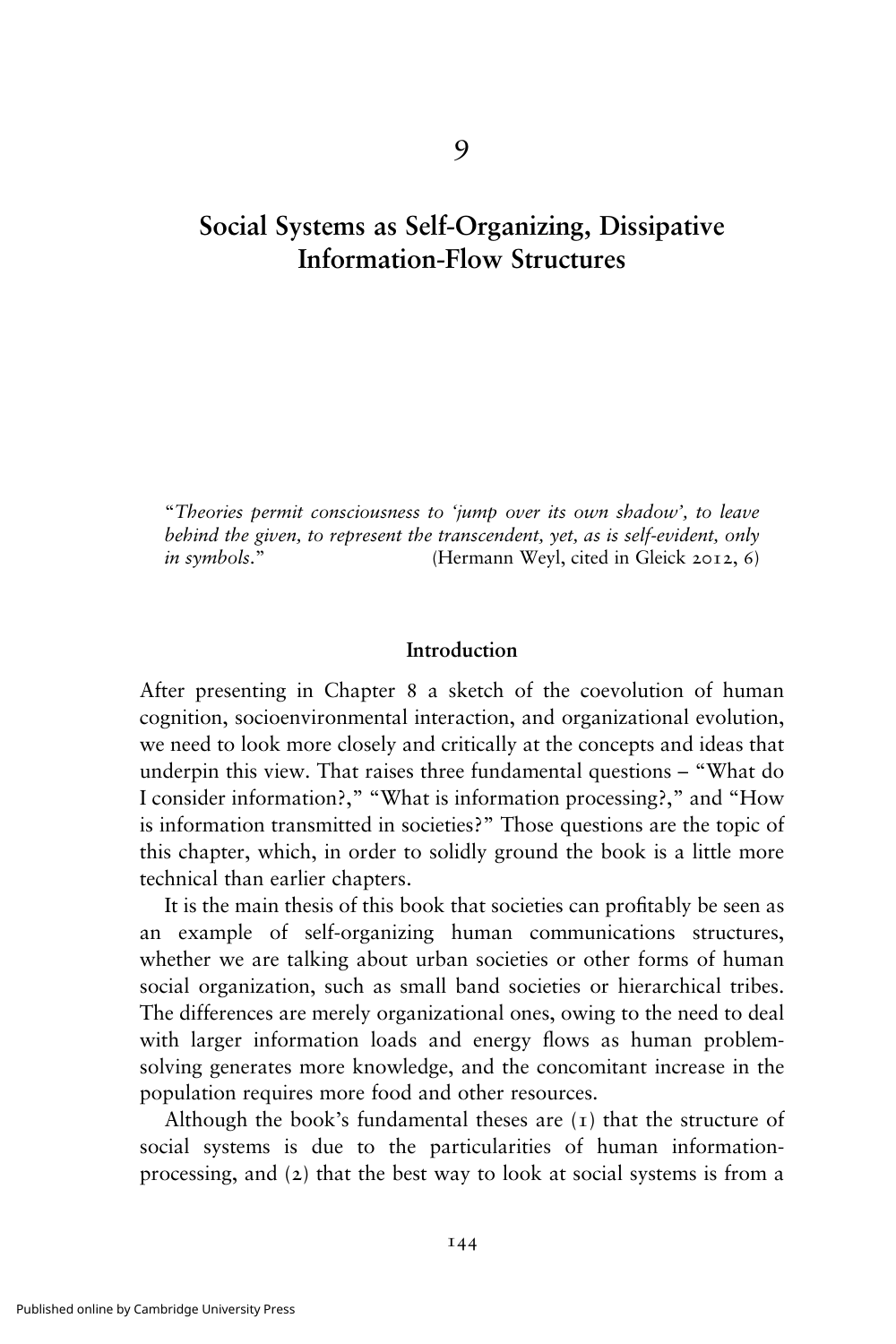dissipative flow structure paradigm, it differs in its use of the two core concepts "information" and "flow structure" from earlier studies.

The difference with respect to the information approach presented by Webber (1977), for example, is that I view societal systems as open systems, so that neither the statistical–mechanical concept of entropy nor Shannon's concept of relative entropy can be used, as they only apply to closed systems in which entropy does not dissipate. As Chapman rightly argues (1970), the existence of towns is proof that human systems go against the entropy law, which is in essence only usable as a measure of the decay of structure.<sup>1</sup> That approach therefore seems of little use.

The difference with earlier applications of the "flow structure" approach, such as P. M. Allen's (Allen & Sanglier 1979; Allen & Engelen  $1985$ ) or Haag and Weidlich's (1984, 1986) is that I wish to formulate a theory of the origins of societies that forces us to forego a model of social dynamics formulated in terms of a social theory (Allen) or even migration (Haag & Weidlich), as these make assumptions that we cannot validate for the genesis of societal systems. Just like Day and Walter (1989) in their attempt to model long-term economic trends (in the production of energy and matter) must revert to population, we have to revert to information and organization if we wish to model long-term trends in patterning (Lane et al. 2009).

## **Social Systems as Dissipative Structures**

I therefore view human institutions very abstractly as self-organizing webs of channels through which matter, energy, and information flow, and model the dynamics of cultural systems as if they are similar to those of dissipative flow structures. As this conception is fundamental to the argument of this book, I will present it here in a more elaborate form.

A simple model of a dissipative structure is that of an autocatalytic chemical reaction in an open system that produces, say, two colored reagents in a liquid that is initially the color of the four substances combined.<sup>2</sup> At equilibrium, there is no spatial or temporal structure. When the reaction is pushed away from equilibrium, a spatiotemporal configuration of contrasting colors is generated in the liquid. As it is difficult to represent this in a single picture, I refer the reader to a short YouTube video that explains both the history and the dynamics of this so-called Belouzhov-Zhabotinskii reaction: [www.youtube.com/watch?v=](http://www.youtube.com/watch?v=nEncoHs6ads) [nEncoHs](http://www.youtube.com/watch?v=nEncoHs6ads)6ads.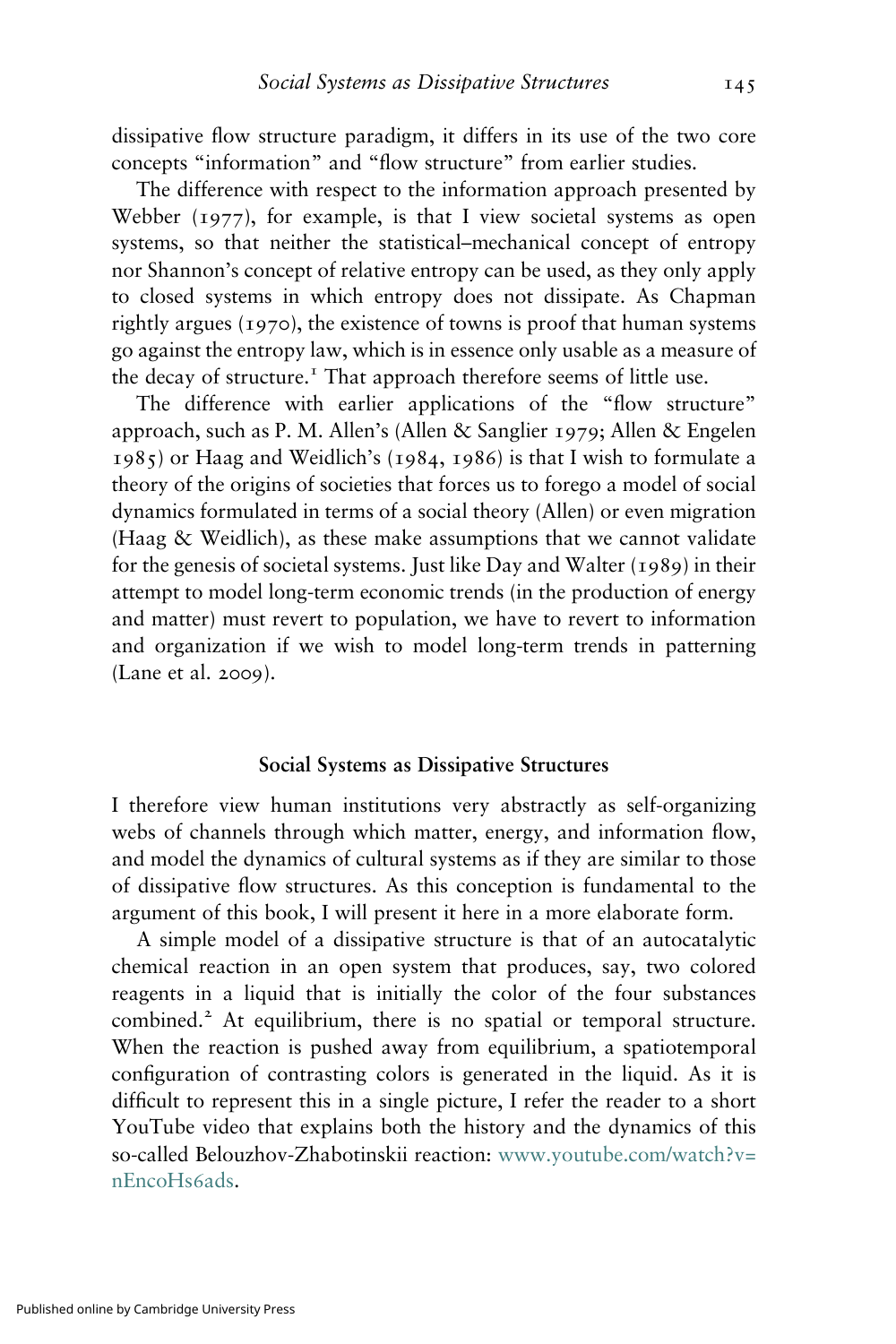Structuring continues over relatively long time-spans, which implies that during that period the system is capable of overcoming, at least locally, its tendency toward remixing the colors (in technical terms, it dissipates entropy). The structure, as well as the reaction rate and the dissipation rate, depend on the precise history of instabilities that have occurred.

The applicability of the dissipative structure idea to human institutions, then, hinges on our ability to answer each of the following two questions positively:

- Is there at least one equivalent to the autocatalytic reaction just presented that can be held responsible for coherent structuring in human systems?
- Is the system an open system, i.e., is it in free exchange of matter, energy, and information with its environment, as is the case with other living systems?

It seems to me that human learning has many properties that permit us to view it as an autocatalytic reaction between observation and knowledge creation. The observation that social systems came into existence and continue to expand, rather than to decay, seems to point to an affirmative answer to the second question.

This chapter is devoted to exploring these questions further. First, I will deal with the individual human being, and consider the learning process as a dynamic interaction between knowledge, information, and observations. The second part deals with the dynamic interaction between the individual and the group, and considers shared knowledge and communication. Finally, I will consider system boundaries and dissipation.

## **Perception, Cognition, and Learning**

Uninterrupted feedback between perception, cognition, and learning is a fundamental characteristic of any human activity. That interaction serves to reduce the apparent chaos of an uncharted environment to manageable proportions. One might visualize the world around us as containing an infinite number of phenomena that each have a potentially infinite number of dimensions along which they can be perceived. In order to give meaning to this chaos ( $\chi \infty$  (Greek): the infinity that feeds creation), human beings seem to select certain dimensions of perception (the signal)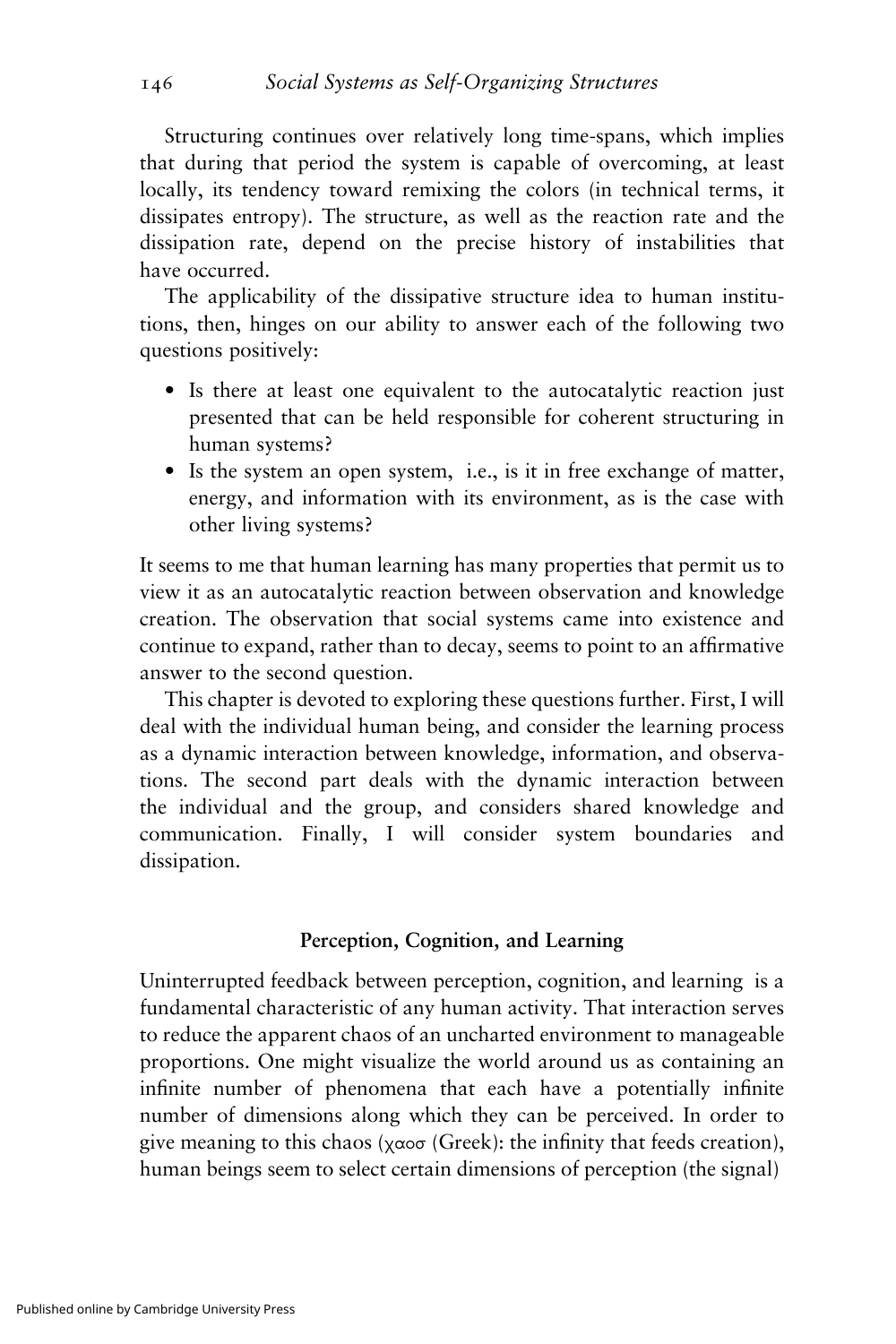by suppressing perception in many of the other potentially infinite dimensions of variability, relegating these to the status of "noise."

On the basis of experimental psychology, Tverski and his associates (Tverski 1977; Tverski & Gati 1978; Kahnemann & Tverski 1982) studied pattern recognition and category formation in the human mind. They concluded that:

- Similarity and dissimilarity should not be taken as absolutes.
- Categorization (judging in which class a phenomenon belongs) occurs by comparing the subject with a referent. Generally, the subject receives more attention than the referent.
- Judgment is directly constrained by a context (the other subjects or other referents surrounding the one under consideration).
- Judgments of similarity or of dissimilarity are also constrained by the aims of the comparison. For example, similar odds may be judged favorably or unfavorably depending on whether one is told that one may gain or lose in making the bet.

From these observations, one may derive the following model of perception:

- 1. Perception is based on comparison of patterns perceived. A first comparison always takes place outside any applicable context (the dimensions in which the phenomena occur are unknown), so that there is no referent and no specific aim. Thus, there is no specific bias toward similarity or dissimilarity. If there is any bias at all, it is either due to intuition or to what people have learned on past occasions, which cannot necessarily be mapped onto the case at hand.
- 2. Once an initial comparison has led to the establishment of a referent (a relevant context or patterning of similarity and dissimilarity), this context is tested against other phenomena to establish its validity. In such testing, the established pattern is the subject and the phenomena are the referents. There is therefore (following Tverski's second statement) a distinct bias in favor of similarity.
- 3. Once the context is firmly established and no longer scrutinized, new phenomena are subjects in further comparisons, and the context is the referent. Thus, the comparisons are biased toward the individuality of the phenomena and toward dissimilarity.
- 4. Once a large number of phenomena have been judged in this way, the initial bias is neutralized, the context is no longer considered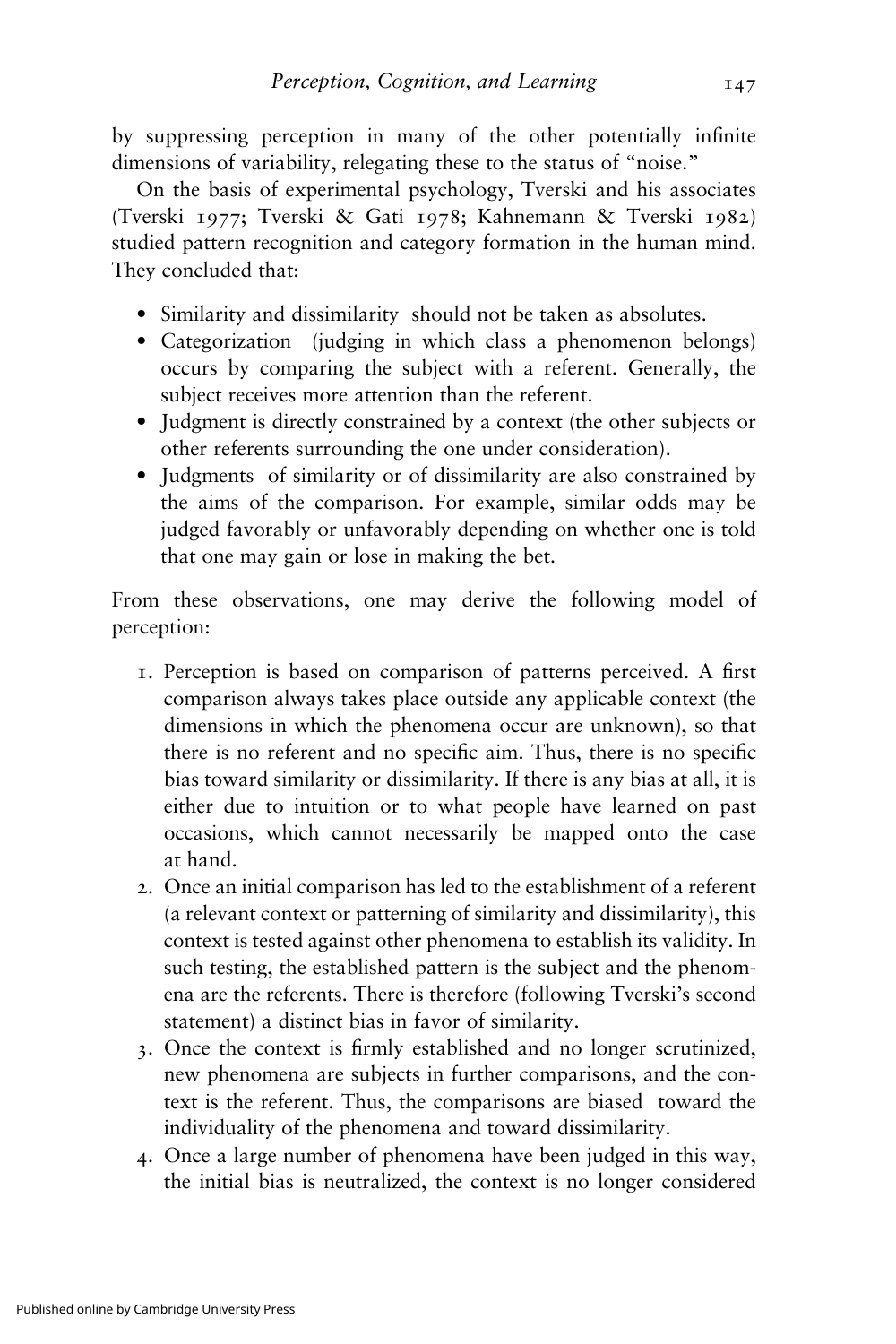relevant at all, and the cycle starts again, so that further comparisons lead to establishing another context.

5. Ultimately, this process leads to the grouping of a large set of phenomena in a number of categories at the same level, which are generally mutually exclusive (establishing dimensions and categories along them). At a certain point, the number of categories is so large that the same comparative process begins again, at a higher level, which treats the groups as phenomena and results in higher level generalizations.

Thus, perception and cognition may be seen as a feedback cycle between the concepts (categorizations) thus generated, their material manifestations, and the (transformed) concepts that derive from and/or are constrained by these material manifestations. This cycle is illustrated in Figure 9.1.

This learning process is as endless as it is continuous, and could also be seen as an interaction between knowledge, the formalized set of substantive and relational categorizations that make up the cognitive system of an individual, and information, the messages that derive their *raison d'être* and their meaning from the fact that they trigger responses from these categorizations, yet never fit any of them exactly. In that sense, information can be seen as potential meaning.

Because the chances that messages exactly fit any preexisting categories are infinitesimally small, they continuously challenge and reshape knowledge. In this sense, then, information is the variation that creates the (flow) structure of knowledge. Paraphrasing Rosen, one might say that



Opening a category ...

... and closing it

figure 9.1 The dynamics of category formation as described by Tversky and Gati (1978). For an explanation, see the text. (Source: van der Leeuw 1990)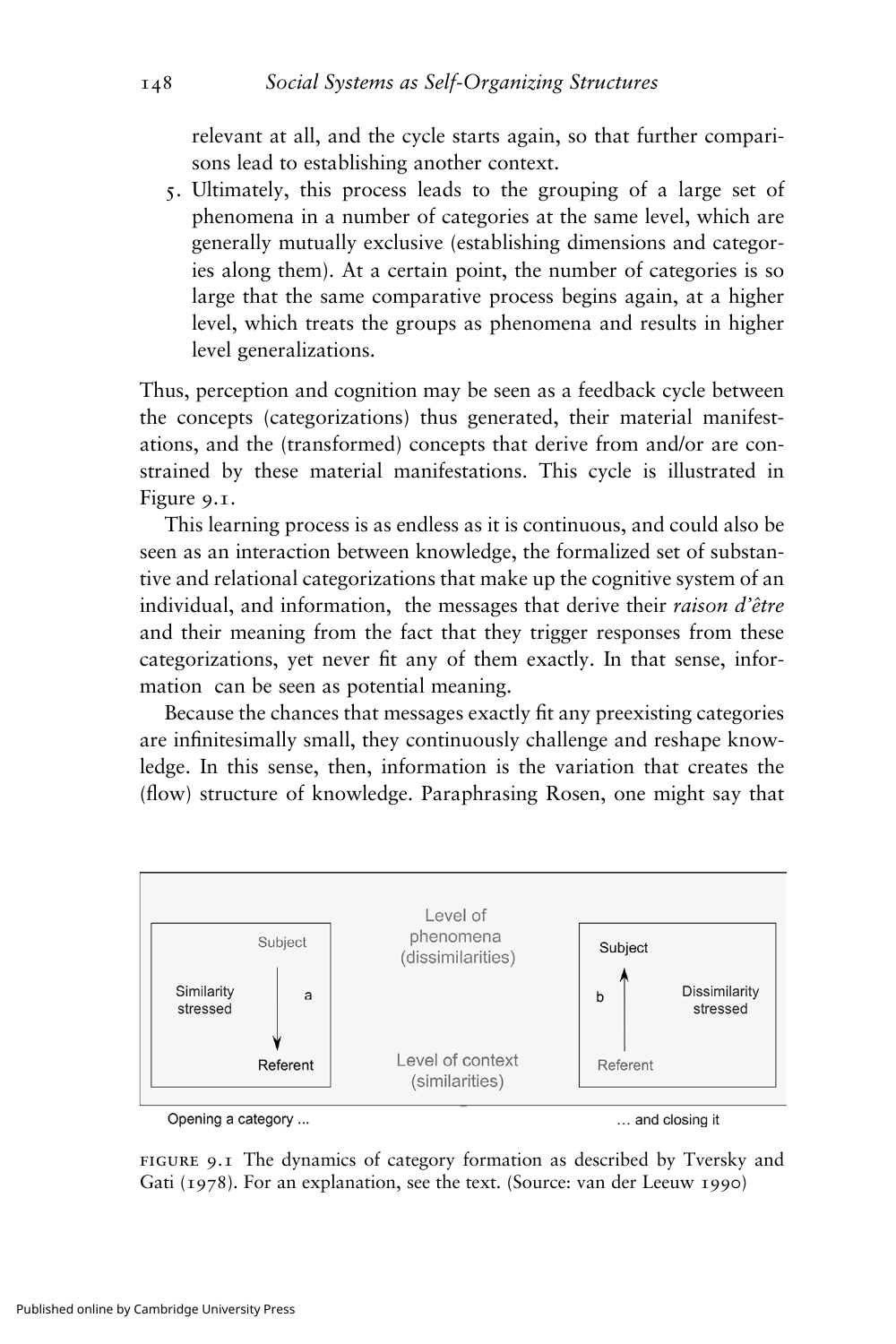information is anything that makes a difference (or answers a question).<sup>3</sup> But any information also poses new questions.

### **Communication: The Spread of Knowledge**

Because humans are social beings they share, and therefore necessarily exchange, various commodities. This is as fundamental an aspect of human life as perception, cognition, and learning.

Some of these commodities are at first sight entirely material: food, raw materials, artifacts, statuettes, etc. Other exchanges seem predominantly a question of energy: collaboration in the hunt, in tilling the soil, or in building a house, but also slavery, wage labor, etc. Yet a third category primarily seems to concern information: gossip, opinions, and various other oral exchanges, but also their written counterpart: clay tablets, letters, and what have you, including electronic messages.

But in actual fact, the exchange of all commodities involves aspects of matter, energy, and information. Thus, there is the knowledge where to find raw materials or foodstuffs and the human energy expended in extracting or producing them; the knowledge and energy needed to produce artifacts or statuettes, which are reflected in the final product; the knowledge of the debt incurred in asking someone's help, which is exchanged against that help, only to be drawn upon or reimbursed later; the matter transformed with that help; the energy with which the words are spoken; the matter to which symbols are entrusted in order to be transported. The examples are literally infinite.

Knowledge determines the exact nature and form of all commodities that are selected and/or produced by human beings, whether exchanged or not. It literally in-forms substance. Or as Roy Rappaport used to say, "Creation is the information of substance and the substantiation of form."<sup>4</sup> That is easy to see for the knowledge that generates specific sequences of actions with specific goals, such as in the manufacture of artifacts. But it also applies to the simple selection of materials, whether foodstuffs or raw materials of any other kind: transformation and selection by human beings are knowledge-based and consequently impart information. Hence all exchanges between human beings have material, energetic, and information aspects. But as we saw in Chapter 8, matter, energy, and information are not exchanged in the same way, nor do they affect the structure of the system in the same way.<sup>5</sup>

At the level we are talking about, matter can be passed directly from one individual to the next, a transaction in which one individual loses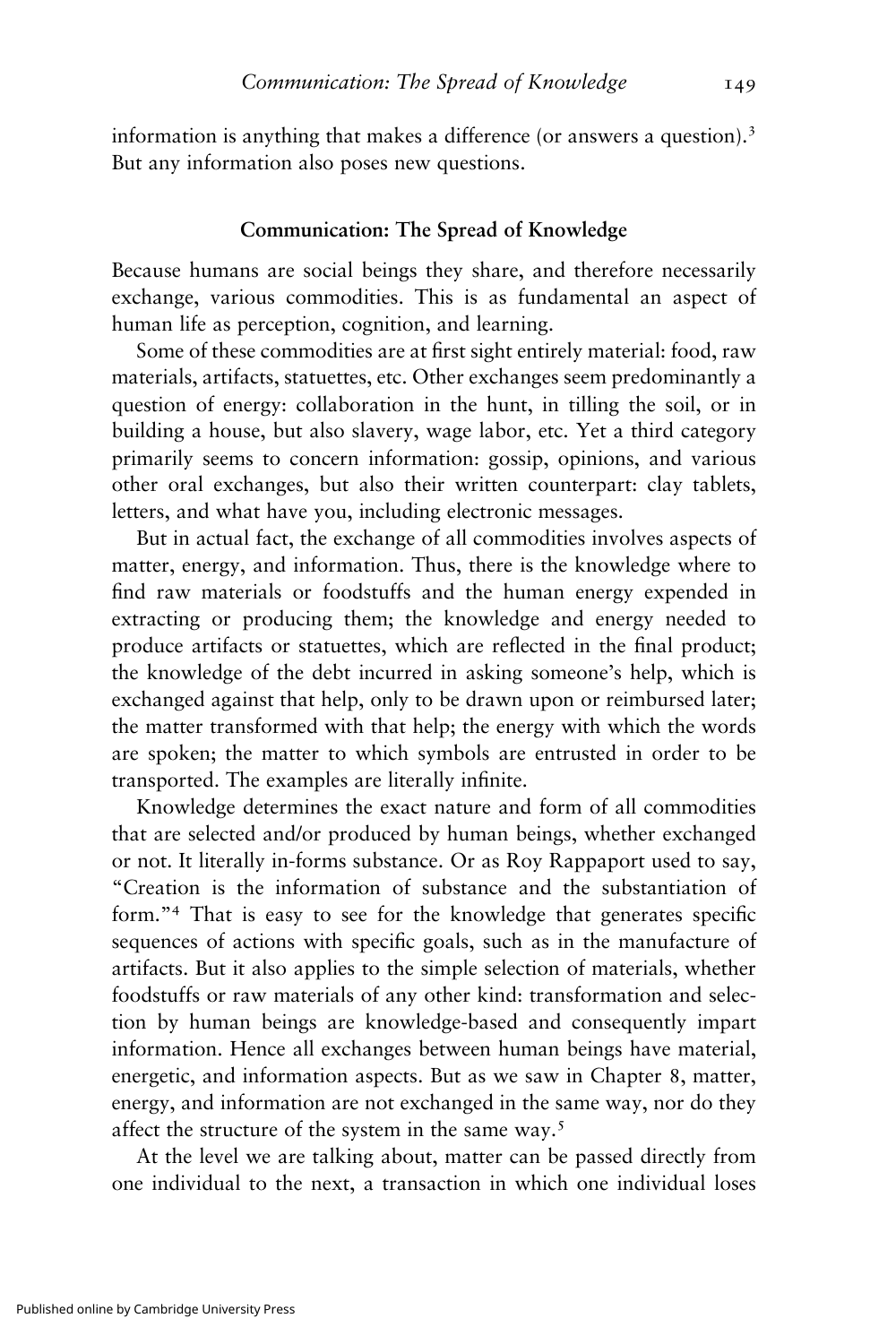what the other gains. Human energy cannot thus be handed over, as the capacity to expend it is inalienable from the living being that does the expending. Clearly, fuels, animals, and slaves might he thought of as energy that is handed over, but whenever this occurs they are handed over as matter. In an exchange, energy can only be harnessed, so it is expended in favor of someone. Knowledge cannot be handed over either: an individual can only accumulate it by processing information. But knowledge can be used to generate information that may, more or less effectively, be communicated and be used by another individual to accumulate highly similar knowledge. As a result of that process, individuals may share knowledge. In this context, clearly, knowledge is a stock that is inherent in the information-processing system, while information is a flow through that information-processing system.

Not the energy and matter aspects of flows through a society are therefore responsible for that society's coherence, but the knowledge which controls the exchange of information, energy and matter. The individual participants in a society or other human institution are (and remain) part of it because they know how that institution operates, and can use that knowledge to meet their needs and desires. I emphasize this point because often, in archaeology and in geography as well as ecology and economics, the flow of energy or matter is what is deemed to integrate a society.

If we use this argument to assert that in our opinion the flow of information is responsible for the structural form of human societies, this is not to deny that the availability and location of matter and energy play a part in the survival of human systems. Rather, I would like to suggest that material and energetic constraints are in principle of a temporary nature and that, given enough tension between the organizational dynamics of a human institution and its resource base, people will in due course resolve this tension by creating novel means to exploit the resource base differently (through invention of new techniques, choice of other resources, or of other locations, for example).

It would seem therefore that while on shorter timescales the interaction between the different ways in which matter, energy, and information spread through a system count, the long-term dynamics of human institutions are relatively independent of energy and matter, and are ruled by the dynamics of learning, innovation, and communication. These dynamics seem to be responsible for social interaction and societal patterning, and allow people to realize those material forms for which there is a coincidence between two windows of opportunity, in the ideal and the material/energetic realms respectively.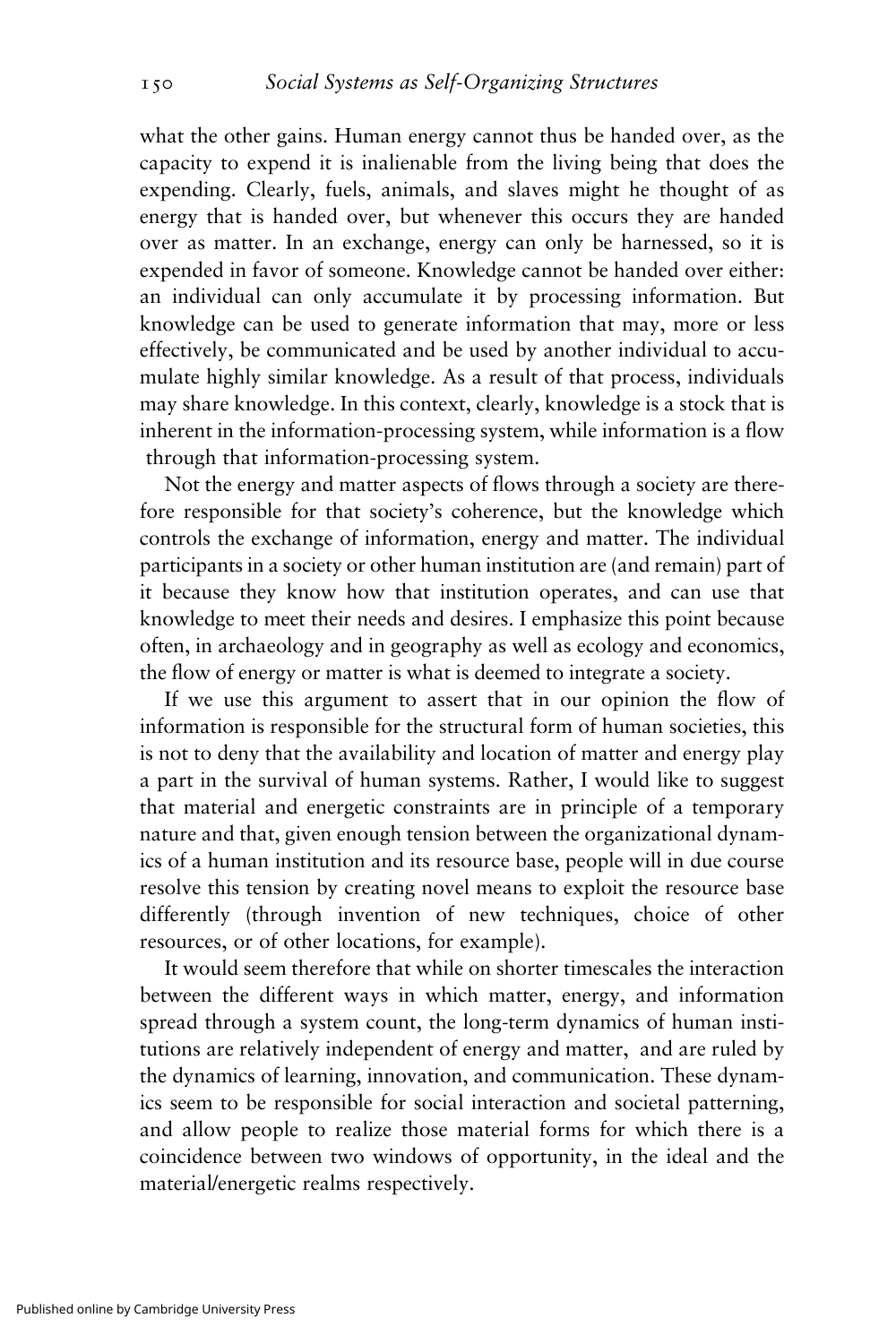As I am mainly concerned with the very long term, my primary aim in this chapter is to consider the transmission of information in human societies, that is the syntactic aspect of communication. Scholars in the information sciences have expended considerable effort in presenting a quantifiable syntactic theory of information.<sup>6</sup> Although my immediate aim does not extend to quantification, some of the conceptualizations behind these approaches might serve to focus the mind.

The core idea in information theory is that information can be seen as a reduction of uncertainty or elimination of possibilities:

When our ignorance or uncertainty about some state of affairs is reduced by an act (such as an observation, reading or receiving a message), the act may be viewed as a source of information pertaining to the state of affairs under consideration. [...] A reduction of uncertainty by an act is accomplished only when some options considered possible prior to the act are eliminated by it. [...] The amount of information obtained by the act may then be measured by the difference in uncertainty before and after the act. (Klir & Folger 1988, 188) 7

There is, however, a clear limitation to the applicability of information theoretical approaches. Their success in quantifying and generalizing the concepts of uncertainty and information has been achieved by limiting their applicability in one important sense: these approaches view information strictly in terms of ignorance – or uncertainty reduction within a given syntactic and semantic framework, which is assumed to be fixed in each particular application (Klir & Folger 1988, 189). In essence, formal Information Theory applies to closed systems in which all probabilities are known. That is why information as a quantitative concept can be said to equal the opposite of uncertainty, and increase in entropy to imply loss of information and vice versa.

In archaeology and history, we deal with open (societal) systems, and we have incomplete knowledge of the systems we study. It seems therefore that one could never successfully apply this kind of quantifiable information concept to archaeology or history, except when studying a defined channel of communication that functions within a defined syntactic and semantic framework, i.e., in a situation where symbols and meanings are known and do not change.

Nevertheless, at least one important conclusion of information theory seems to be relevant, the idea that (within a given unchanging syntactic and semantic framework), communication channels have a limited transmission capacity per unit time, and that as long as the rate at which information is inserted into the channel does not exceed its capacity, it is possible to code the information in such a way that it will reach the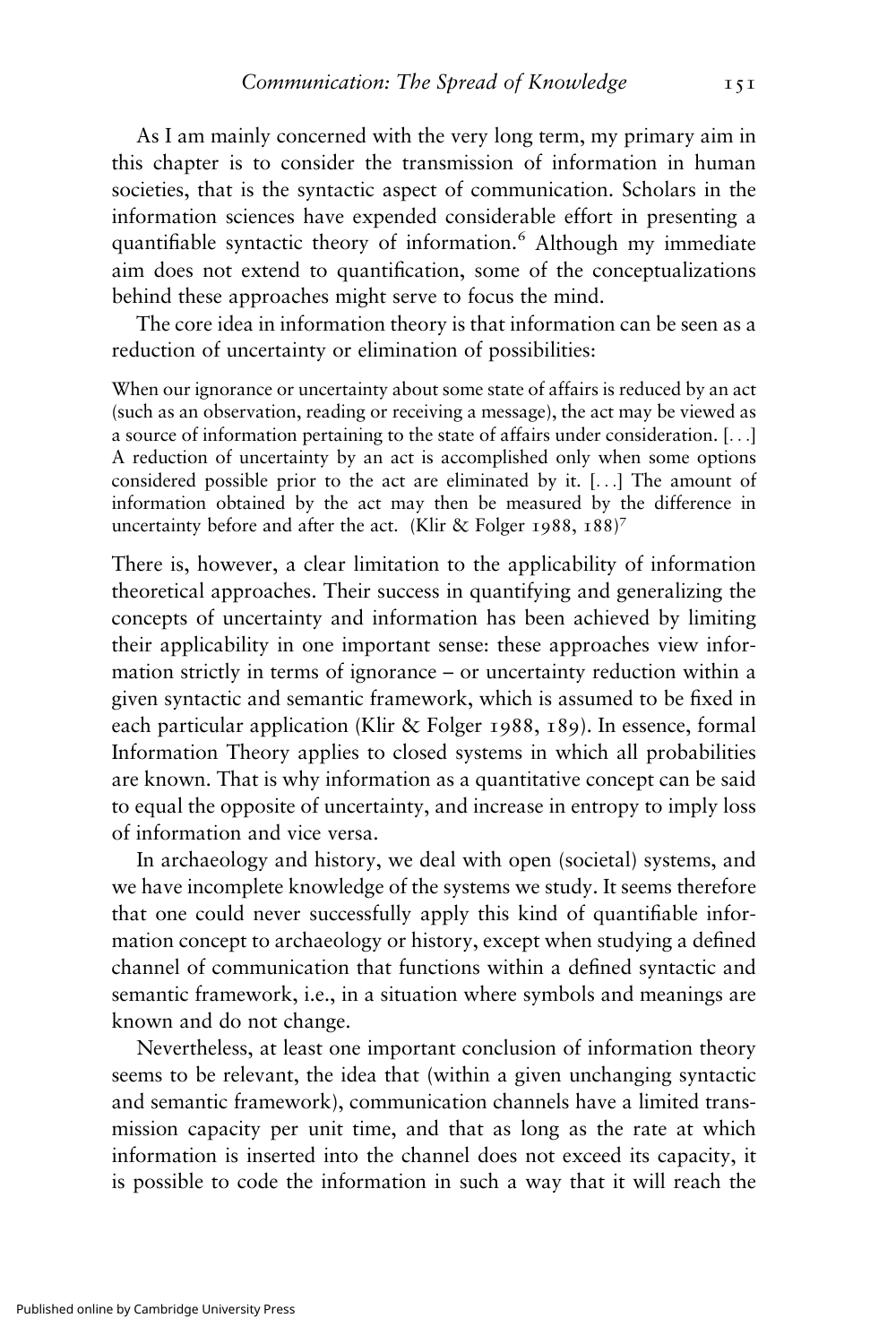receiver with arbitrarily high fidelity.<sup>8</sup> By implication, if the amount of information that needs to be transmitted through channels increases, there comes a point where a system has to improve channel capacity, introduce other channels, or alter the semantic relationship between knowledge and information.<sup>9</sup>

## **Social Systems as Open Systems**

Next, we must answer the second of the two questions asked earlier in this chapter: "Are societal systems in free exchange of matter, energy and information with their environment?" For matter and energy, the answer is evidently positive: humanity can only survive because it takes food, fuel, and other forms of matter and energy from its nonhuman environment, and it transfers much of these commodities back into the external environment as waste, heat, etc.

But the exchange of information with the system's environment may need some further elaboration. Information, as we have used it here, is a relational concept that links certain observations in the "real" realm of matter and energy with a pattern in the realm of ideas in the brain. I have argued above that humans generate knowledge through perceptual observation and cognitive choice, in essence therefore within the human brain, and at the group level within the societal system. Knowledge does not transcend system boundaries directly. Yet perception and cognition distill knowledge from the observation of phenomena outside the human/societal system. Those phenomena are thus, as it were, potential information to the system. We must conclude that knowledge inside the system is increased by transferring such potential information into the system from the outside. Among transfers in the opposite direction, there is first the direct loss of knowledge through loss of individual or collective memory or the death of individuals. But information is also taken out of the human system when words can be blown away, writings destroyed, and artifacts trampled so that they return to dust. And even when the information stored in artifacts is not destroyed, it ceases to function as such as soon as it is taken out of its particular knowledge context, for example because the latter changes as a result of further information processing.

## **Transitions in Social Systems as Dissipative Structures**

An increase in the information that is communicated among the members of a group would seem to have two consequences. At the level of the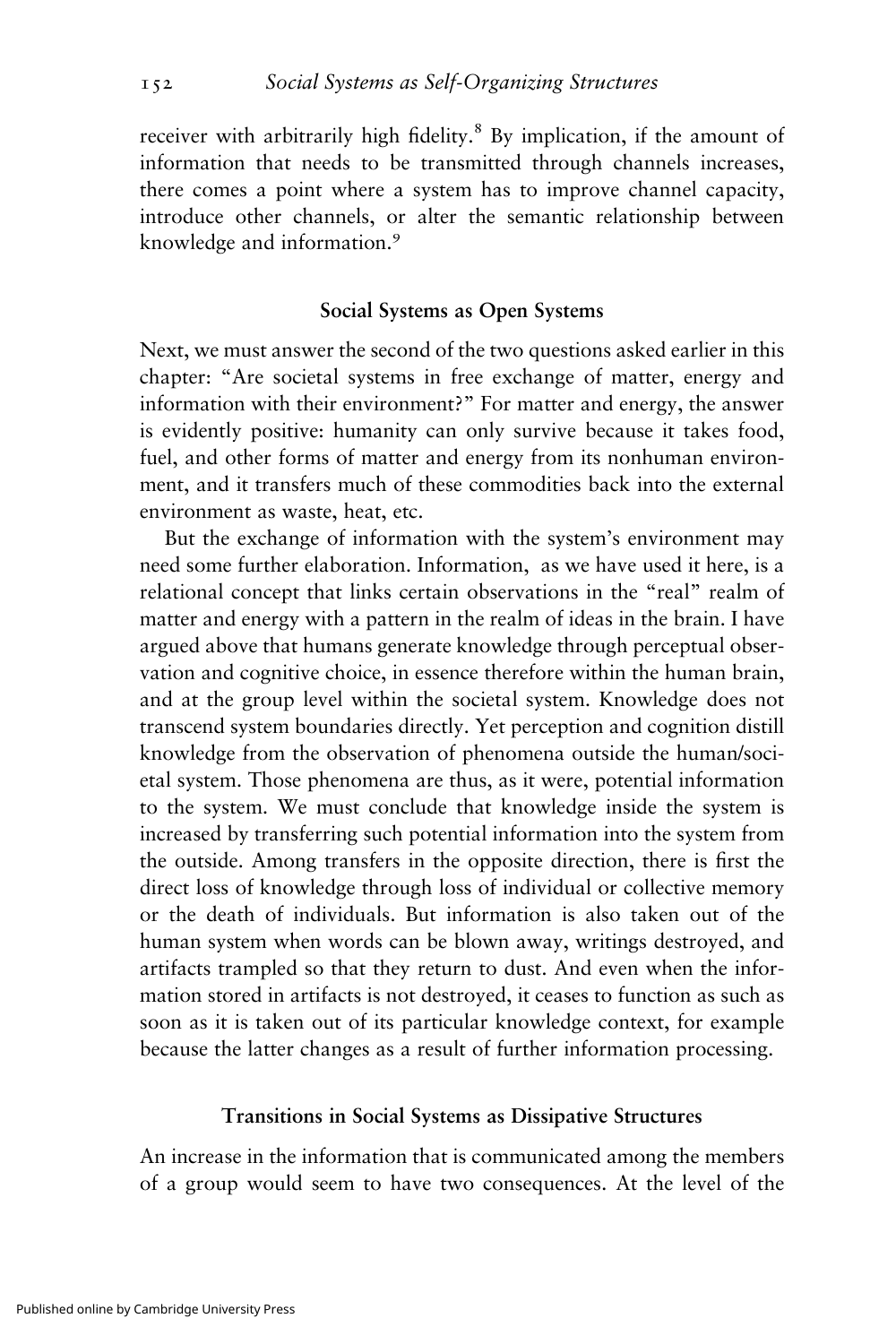individual, it would decrease uncertainty by changing the relationship between the syntactic and semantic aspects of human information processing, increasing the level of abstraction (Dretske 1981). At societal level it would increase participation and coherence, so that it may be said that the degree of organization increases and entropy is dissipated.

In an archaeological context, the latter is the more visible, for example when we look at the way in which a cultural system manages to harness an ever-increasing space, or the same space ever more intensively, by destroying or appropriating its natural resources in a process of (possibly slow) social incorporation (see Ingold 1987).

A simple example is that of "slash-and-burn" agriculture. Bakels (1978), for example, has shown in detail how the early Neolithic inhabitants of Central and Northwestern Europe (5000 BCE), who are known as the Danubians, exhausted an ever-widening area of their surroundings in procuring for themselves the necessary foodstuffs and raw materials. The fact that this happened rather rapidly is certainly one of the factors responsible for the rapid spread of these peoples (see Ammerman & Cavalli Sforza 1973).

I have argued (1987, 1990) how in the Bronze and Iron Ages (1200 BCE–CE 250), the local population of the wetlands near the Dutch coast repeatedly transformed an untouched, extremely varied, and rich environment by selective use of the resources in it, resulting in a more homogeneous and poorer environment. As soon as a certain threshold of structuring was reached, the inhabitants had to leave an area and move to an adjacent one.

In both these cases, the information (about nature) that was contained in an area, that is those features of it that triggered a response in the knowledge structures of the population, was used for its exploitation up to the moment that the "known environment" could no longer sustain the population. In the process, the symbiosis between the population and its natural environment changed both, so that eventually the symbiosis was no longer possible, at least with the same knowledge. One example that shows the importance of the relationship between available knowledge and survival in the environment emerges when one compares the knowledge available to the Vikings on Greenland and the Inuit in the same area: whereas the stock of knowledge available to the Vikings was hardly sufficient to survive the cooling of the climate after  $c$ . 1100 except marginally, the knowledge available to the Inuit enabled them to survive more easily up to the present. This dynamic is further detailed in Chapter 13.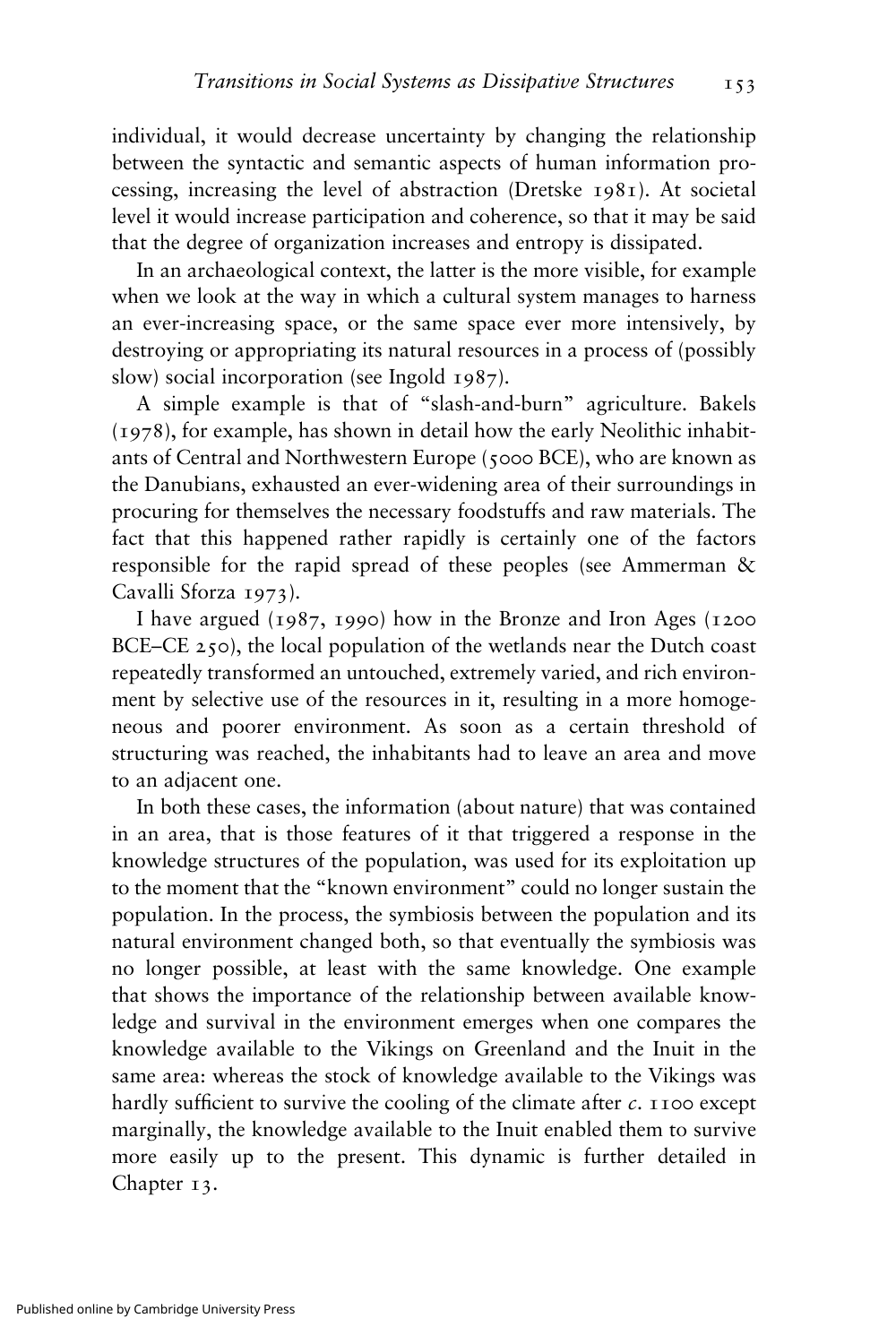Similar things occur in the relationship between different societal groups. A city such as Uruk (*c*. 4000 BCE) seems to have slowly "emptied out" the landscape in a wide perimeter around it, probably by absorbing the population of the surrounding villages (Johnson 1975). When it could not do so any more, probably for logistical reasons, various groups went off to found faraway colonies that fulfilled the same function locally and that remained linked to the heartland by flows of commercial and other contacts, often along the rivers.<sup>10</sup> The same was customary among the Greeks in the classical period (sixth to fifth century BCE). As soon as there was a conflict in a community (due to errors in communication or differences in interpretation, whether deliberate or not), groups of (usually young) dissidents were sent off to other parts of the Aegean to colonize new lands. These lands were then to some extent integrated into the Greek cultural sphere. That process is no different from the one that allowed the European nations in the sixteenth to nineteenth centuries to establish colonies in large parts of the world.

As we have seen in the last chapter, the Roman Empire slowly spread over much of the Mediterranean basin, introducing specific forms of knowledge and organization ("Roman Culture"), aligning minds. In so doing it was able to avail itself of more and more foodstuffs, raw materials, and raw energy, among other things in the form of treasure and slaves. As the rate of expansion increased, the process of acculturation outside its frontiers – which was initially, during the Republic, more rapid than the expansion – was eventually (in the first centuries CE) "overtaken" by the latter. That brought expansion to a standstill, and led to a loss of integration in the Empire (and eventually its demise).

In each of these cases, structuring was maintained as long as expansion was possible in one way or another. Expansion keeps trouble away, just as in the chemical reaction that I presented as an example of a dissipative, that structure could only maintain structuring by exporting the inherent tendency of the liquid to mix the colors. It is this aspect of societal systems that seems to me to indicate that they can profitably be considered dissipative information-flow structures.

One consequence is that the very existence of any cultural entity depends on its ability to innovate and keep innovating at such a rate that, continuously, new structuring is created somewhere within it and spreads to other parts (and beyond) so as to keep entropy at bay (see Allen 1985; van der Leeuw 1987, 1989, 1990; McGlade & McGlade 1989). From the very moment that innovation no longer keeps pace with expansion, the entity involved is doomed. As we have seen in the case of the Bronze Age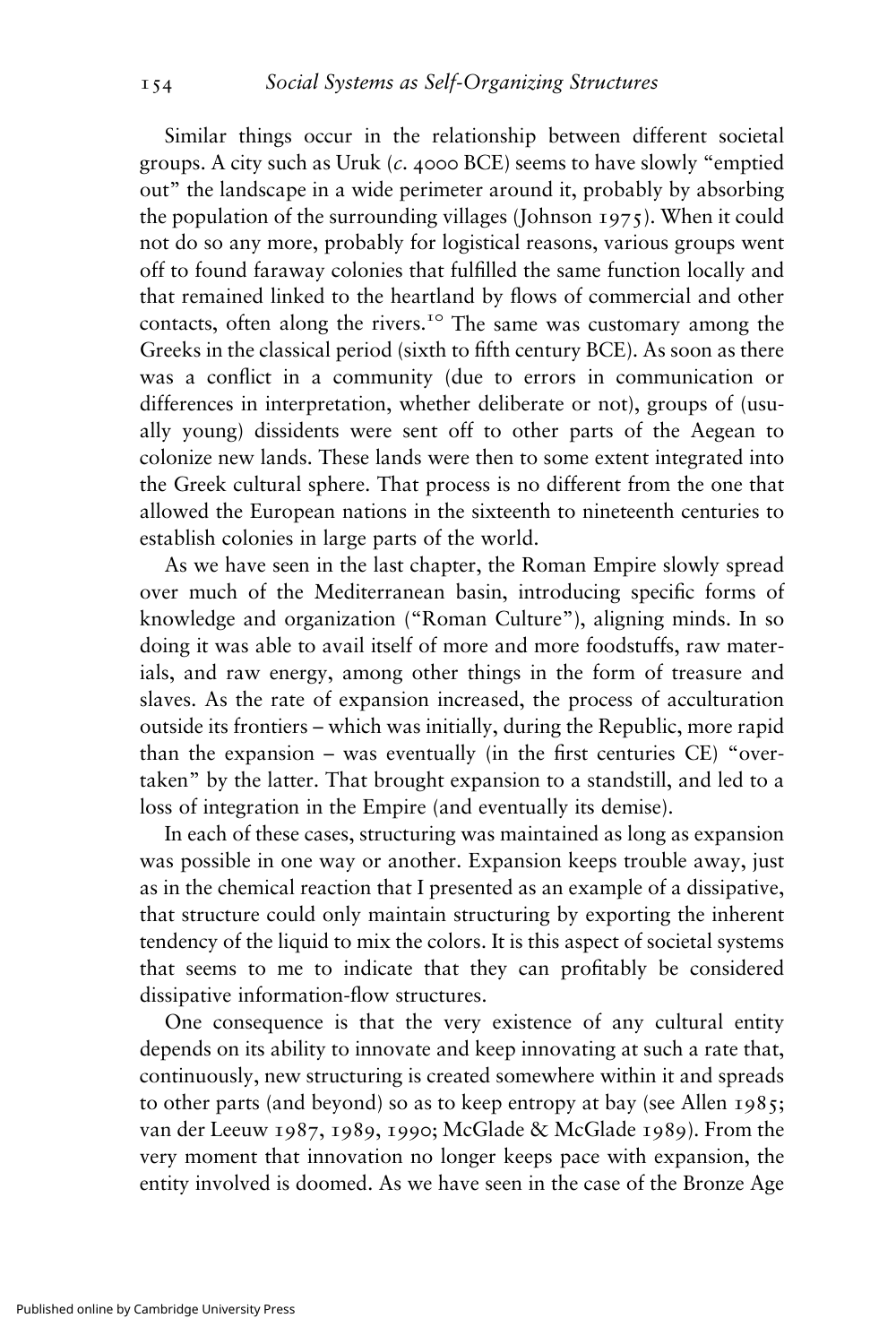settlement of the western Netherlands, that moment is an inherent part of the cognitive dynamics responsible for the existence of the entity concerned. For the Roman Empire, a similar case can easily be made based on the exponential increase in its size, just as for the other examples given. It might be concluded that, seen from this perspective, the existence of all cultural phenomena is due to a combination of positive feedback, negative feedback, noise, and time lags between innovation and dissipation.

## **Conclusion**

The last few pages have tried to argue the case for considering social phenomena as dissipative flow structures, and have outlined some critical elements of such a conceptualization. To begin with, I have tried to find our way through the confusion underlying the concept of information, and to outline my use of the word. Notably, I have pointed to the cognitive feedback between information and knowledge as the autocatalytic reaction underlying the development of the patterning that individual humans impose on their social and natural environment. I have also outlined why, in my opinion, all conceivable kinds of exchange between people have an information-exchange aspect, and that it is the exchange of information that seems to be responsible for the cohesion of social institutions at all levels. To introduce the concept of channel capacity within a given, fixed, semantic, and syntactic framework, I have drawn upon Shannonian information theory, making it very clear that as this theory applies to closed systems it is not otherwise compatible with the general approach I have chosen.

Shifting my focus somewhat, I have then argued the case for modeling human institutions as open systems and have considered whether such systems do indeed freely transfer information in both directions, inward and outward. Finally, I have briefly presented a few of the many available historical and archaeological cases that point to the fact that social institutions dissipate entropy. I have, however, refrained from trying to present a particular theory of entropy dissipation in human systems.

#### **NOTES**

- 1 Gain in entropy means loss of information and vice versa.
- 2 The Beloushov-Zabotinskii reaction (also called "Brusselator"), is of the following form:

 $A \cdot F1+$  and  $F1-, X$  $B + X \cdot F_{2+}$  and  $F_{2-}$ ,  $Y + D$ ,